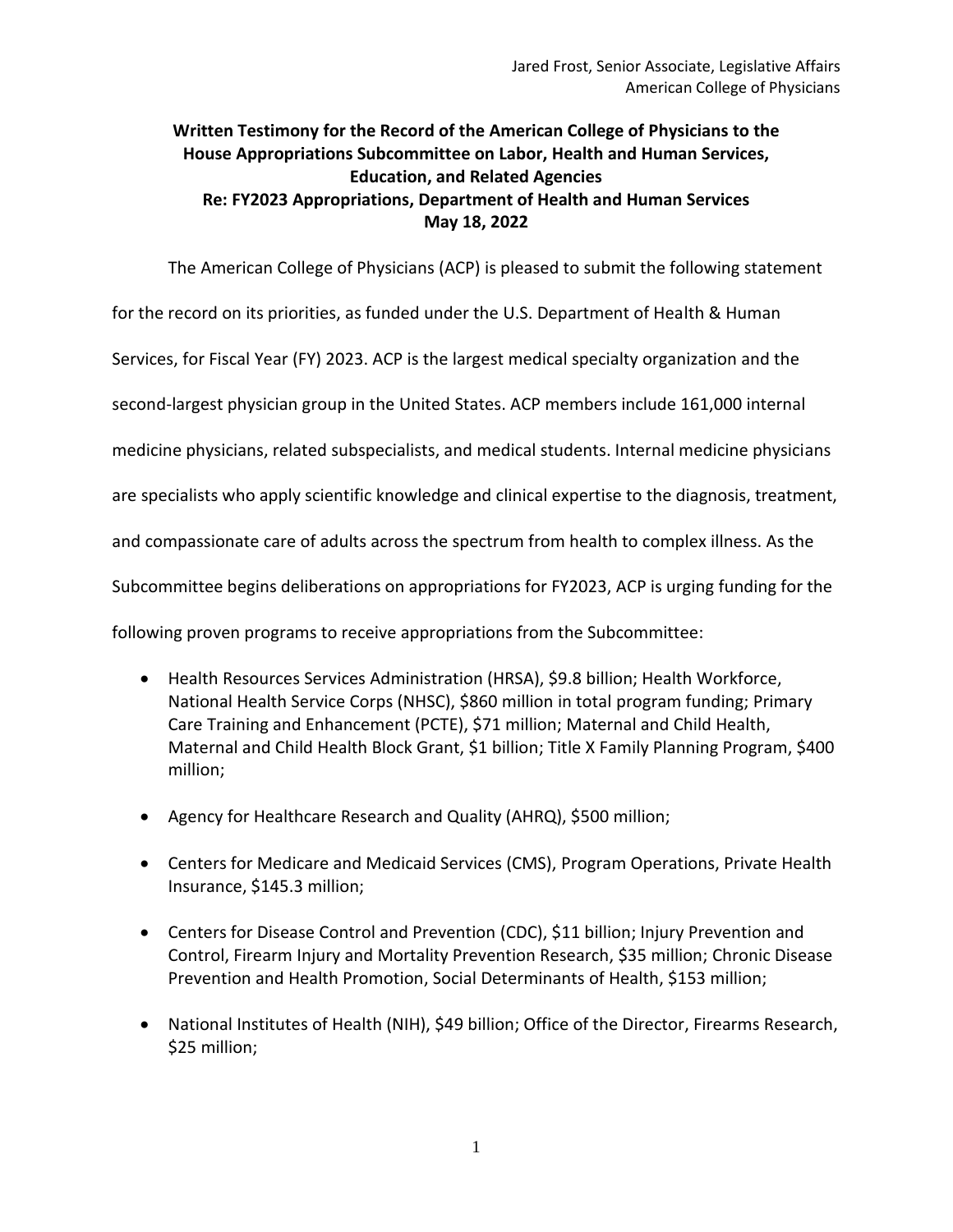• Public Health and Social Services Emergency Fund (PHSSEF), \$3.8 billion.

The United States is facing a shortage of physicians in key specialties, notably in general internal medicine and family medicine—the specialties that provide primary care to most adult and adolescent patients. Current projections indicate there will be [a shortage of 17,800 to](https://www.aamc.org/media/54681/download?attachment)  [48,000 primary care physicians by 2034.](https://www.aamc.org/media/54681/download?attachment) Without critical funding for vital workforce programs, this physician shortage will only grow worse. Therefore, we urge the Subcommittee to provide **\$9.8 billion** for **HRSA** programs for FY2023 to improve the care of medically underserved Americans by strengthening the health workforce**.** The College urges at least **\$860 million** in total program funding for the **NHSC** in FY2023. The NHSC awards scholarships and loan repayment to health care professionals to help expand the country's primary care workforce and meet the health care needs of underserved communities across the country. In FY2021, with a field strength of almost 20,000 primary care clinicians, NHSC members are providing culturally competent care to a target of almost 20 million patients at over 18,000 NHSCapproved health care sites in urban, rural, and frontier areas. The health professions' education programs, authorized under Title VII of the Public Health Service Act and administered through HRSA, support the training and education of health care clinicians to enhance the supply, diversity, and distribution of the health care workforce. Within the Title VII program, we urge the Subcommittee to fund the **Section 747 PCTE** program at **\$71 million**, to expand the pipeline for individuals training in primary care. ACP urges more funding because the Section 747 PCTE program is the only source of federal training dollars available for general internal medicine, general pediatrics, and family medicine. For example, general internists, who have long been at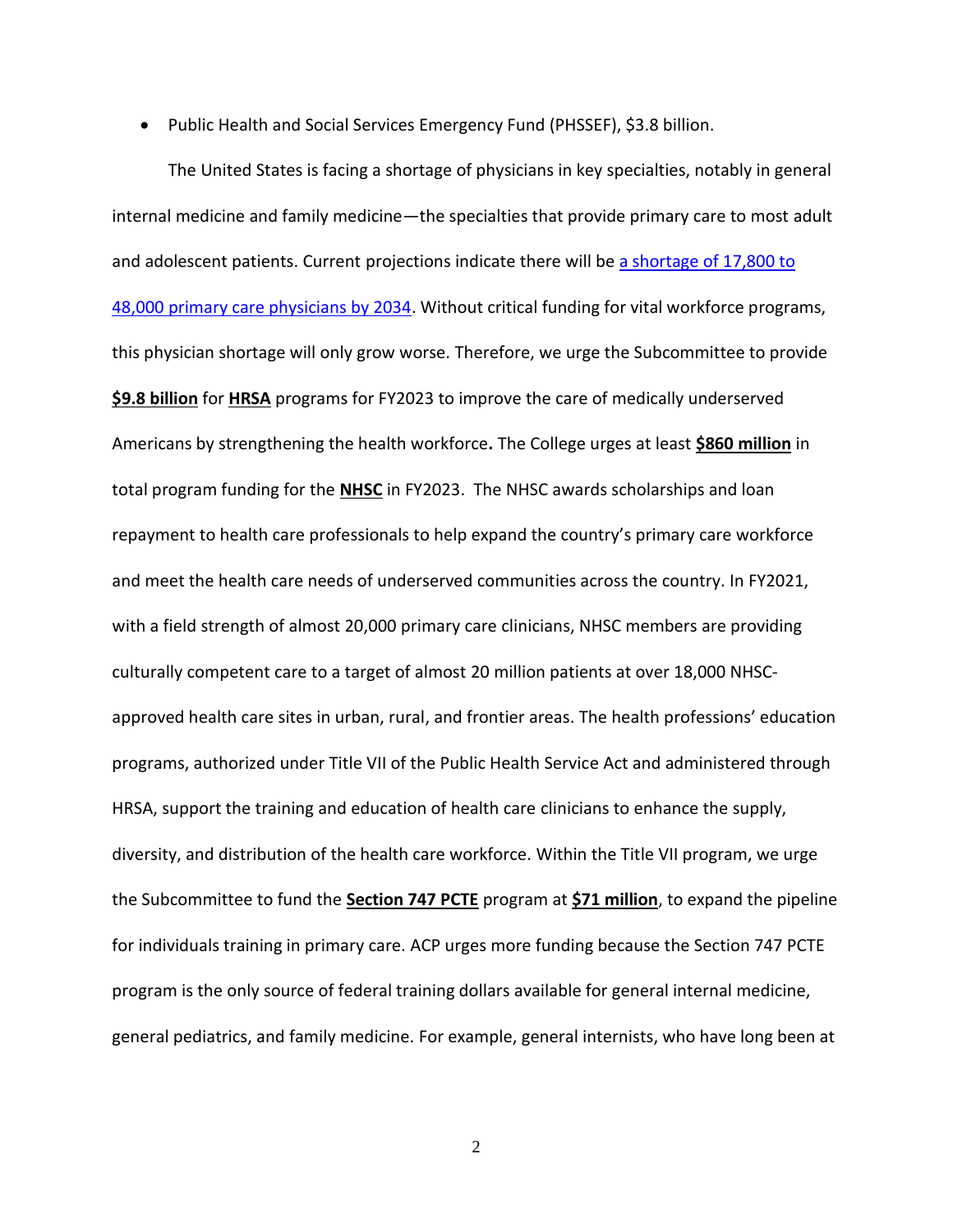the frontline of patient care, have benefitted from PCTE grants for primary care training in rural and underserved areas that have helped prepare physicians for a career in primary care.

## Also, within HRSA, ACP supports **\$1 billion for the Title V Maternal and Child Health**

## **(MCH) Services Block Grants within FY2023 Maternal and Child Health funding**. ACP believes

that policies—such as MCH Block Grants—must be implemented to address and eliminate disparities in maternal mortality rates among Black, Indigenous, and other women who are at greatest risk. MCH Block grants helped give access to health care and public health services for 60 million people in FY2020. ACP also supports the administration's request for **\$400 million for Title X Family Planning** in FY2023. The College has extensive policy supporting programs that provide access to essential family planning services, such as Title X. ACP believes that it is essential for women to have access to affordable, comprehensive, nondiscriminatory public or private health care coverage that includes evidence-based care over the course of their lifespans. Accordingly, women should have sufficient access to evidence-based family planning and sexual health information and the full range of medically accepted forms of contraception which can be accessed through Title X Family Planning programs

**AHRQ** is the leading public health service agency focused on health care quality. AHRQ's research provides the evidence-based information needed by consumers, clinicians, health plans, purchasers, and policymakers to make informed health care decisions. The College is dedicated to ensuring AHRQ's vital role in improving the quality of our nation's health and recommends a budget of **\$500 million**, to help restore the agency to its FY2010 enacted level adjusted for inflation. This amount will allow AHRQ to help clinicians help patients by making evidence-informed decisions, to fund research that serves as the evidence engine for much of

3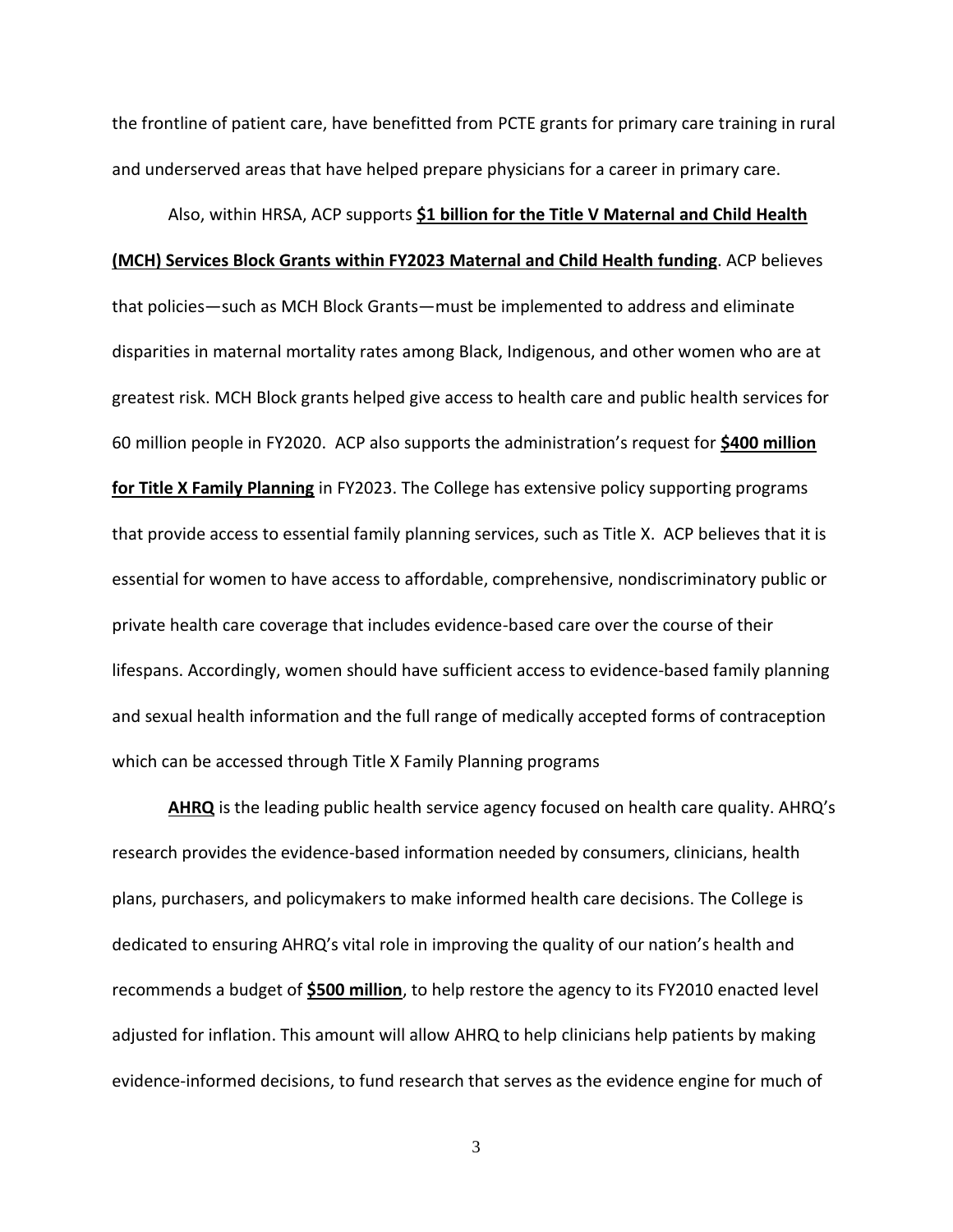the private sector's work to keep patients safe, and to make the healthcare more efficient by providing quality measures to health professionals.

ACP supports at least **\$145.3 million** in discretionary funding within **CMS' Program Operations** for **private health insurance protections and programs**. This funding would allow CMS to continue overseeing State-based Marketplaces (SBMs) and operating the Federallyfacilitated Marketplaces (FFMs) if a state has declined to establish an exchange that meets federal requirements. CMS now manages and operates some or all marketplace activities in over 30 states. Specifically, ACP supports the administration's request for \$11.2 million for market oversight and \$134.1 million to operate and administer federal marketplaces. Without these funds it will be much more difficult for the federal government to operate and manage a FFM, raising questions about where and how their residents would obtain and maintain coverage, especially with increased need for health coverage due to the COVID-19 pandemic.

The **Center for Disease Control and Prevention's** mission is to collaborate to create the expertise, information, and tools needed to protect their health—through health promotion, prevention of disease, injury, and disability, and preparedness for new health threats. ACP supports **\$11 billion** overall for this mission, especially considering the ongoing COVID-19 public health emergency (PHE). The College also supports **\$35 million for the CDC's Injury and Prevention Control** to fund research on **firearm Injury and mortality prevention research** and support 10 to 20 multi-year studies to continue to continue to rebuild lost research capacity in this area. ACP greatly appreciates funding for this research in FY2020, FY2021, and FY2022 after many years of no federal resources for researching the prevention of firearms-related injuries and deaths. The College also supports the administration's budget request of **\$153 million for** 

4